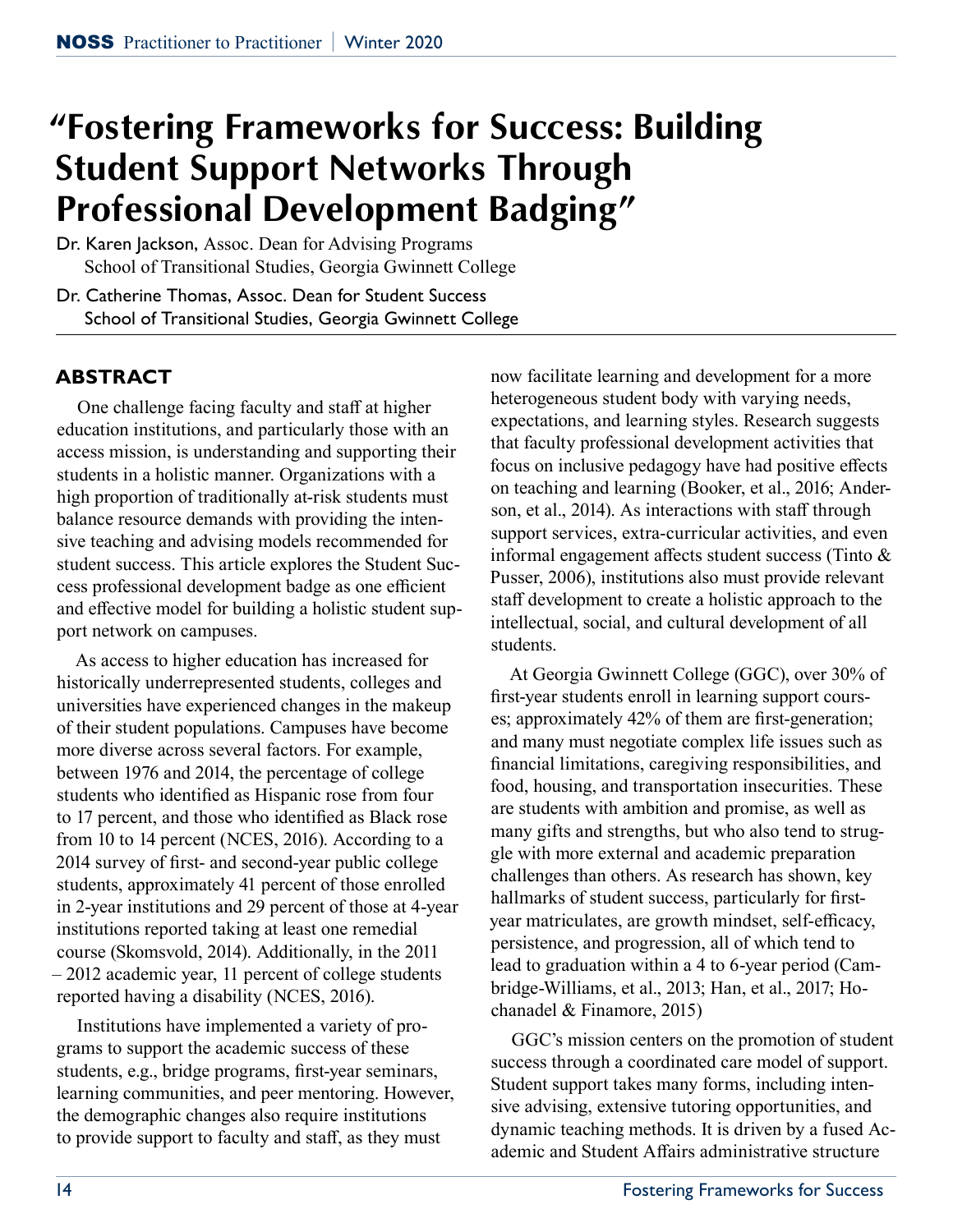#### Winter 2020 NOSS **|** Practitioner to Practitioner

that focuses on helping students meet eight Integrated Educational Experience (IEE) outcomes and the six dimensions of wellness. But how are faculty and staff prepared for this time- and energy-intensive work? How can they learn the administrative processes, relationship-building skills, and best practices to serve these first-year students at one of their most vulnerable times?

The School of Transitional Studies at GGC, in response to this need, has explored alternative ways of providing faculty/staff professional development in order to offer an even more robust support network for its students. GGC's Center for Teaching Excellence (CTE) sponsors various digital badges, corresponding to sets of professional development workshops in tracks. STS has begun offering a Student Success badge towards the goal of improving faculty and staff capabilities in educating and mentoring students. Participation in the Student Success badge cohort helps create a culture that supports the persistence, progression and graduation of all students, but particularly those beginning their college experience in Student Success (learning support) courses at GGC. The participant learning outcomes for this badge include:

- Understanding the particular academic, social, and personal needs of students enrolled in Student Success (learning support) courses
- Identifying resources available to support students' persistence, progression, and graduation
- Describing the features of Student Success course placement, pathways, and assessment
- Understanding and identifying best practices in learning support instruction and programming
- Understanding and identifying best practices in working with multilingual students

These learning outcomes address the particular needs and questions that have been raised by GGC faculty and staff who have extensive contact with our students and who wish to support them more effectively and compassionately.

Members of GGC's Council to Advise Transitional Studies (CATS) originated the proposal and structure of the Student Success Badge. In addition, faculty and staff serving on that committee have helped design and lead individual workshops. The CATS team included staff from the Mentoring and Advising Center

and Academic Enhancement Center (which oversees tutoring), faculty representatives from the Math and English disciplines and Kaufman Library, and representatives from New Student Connections (orientation), Testing Services, Financial Aid, and Disability Services. This group aptly represented our faculty and staff support resources, as well as our commitment to looking at student success from multiple angles.

The final portfolio of workshops for the Student Success badge track at GGC was as follows:

- Understanding the Whole Student (student development theory, holistic approaches to support)
- Building Rapport and Relationships with Students (emotional intelligence and politeness theory)
- Placement and Pathways in Student Success (learning support course pathways and placement information)
- Best Practices in Working with Multilingual Students
- Best Practices in Learning Support and Beyond: Math Instruction
- Best Practices in Learning Support and Beyond: Reading and Writing Instruction

Participants in the series of workshops (first three usually offered fall semester, the others in spring semester) thus receive a balance of theoretical and practical knowledge of how best to work with and support their GGC students—particularly those in their first year or two. Workshops usually are a combination of lecture, discussion, and activities, maintaining an active learning environment. After each workshop session, which vary in length from 1-2 hours, participants have access to PowerPoint presentations, research bibliographies, and other resource materials via the workshop's Desire to Learn (D2L) course site. There is an embedded discussion board to encourage questions and ongoing conversation about the topics explored. To earn the microbadge for each workshop, participants must successfully pass a short quiz, also administrated through D2L. Once all six workshop microbadges are earned, participants apply for the overall Level 1 Student Success professional development badge. This badge is noted electronically on their profile page in GGC's online Academic Commons, but also can be added as a CV line and notated on their annual evaluations.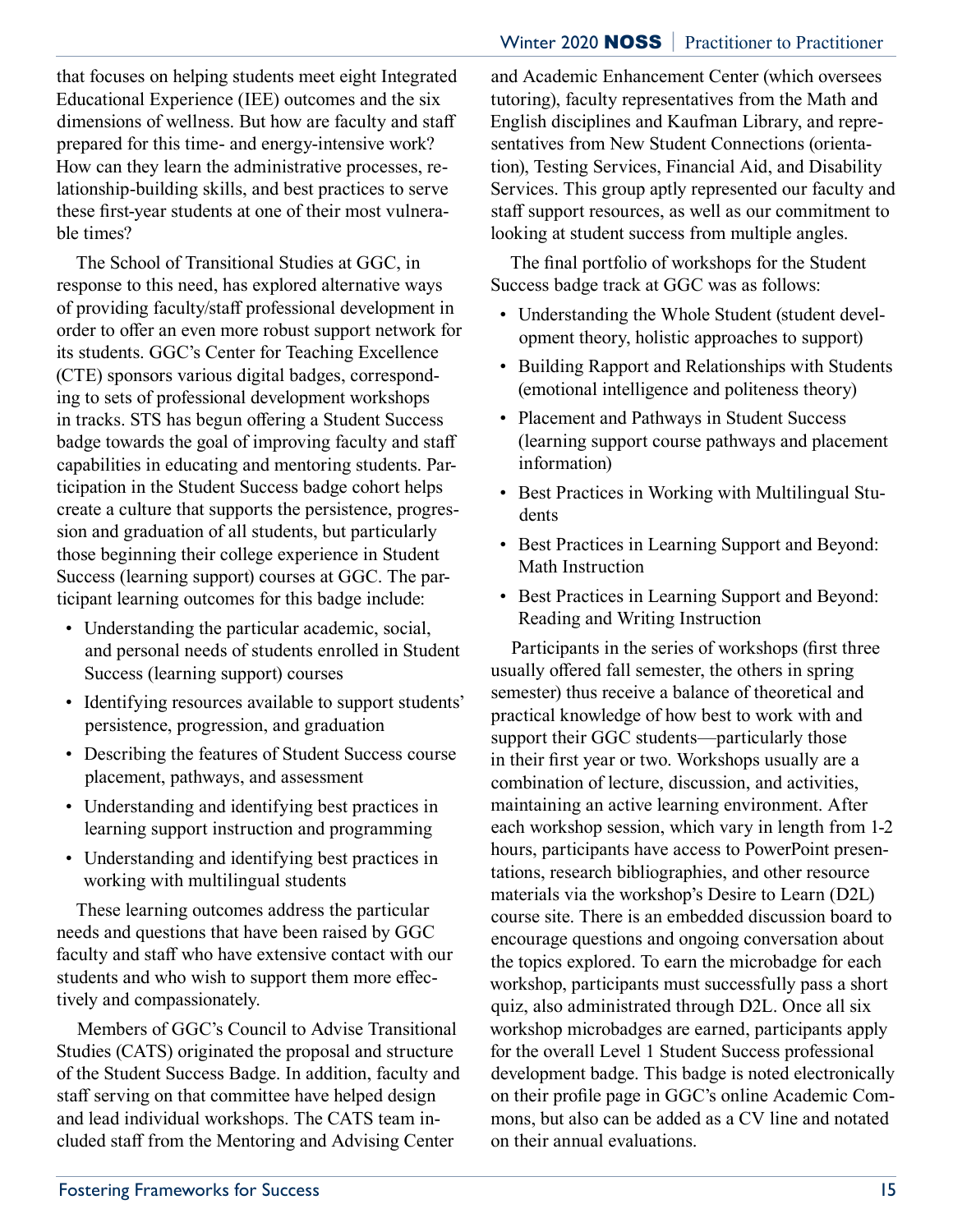#### NOSS Practitioner to Practitioner **|** Winter 2020

In 2018, the year the badge workshops were piloted, all six workshops were offered, at least two occasions of each. A total of 16 workshop sessions were run, with 78 faculty and staff members attending. In 2019, in observation of attendance trends, seven workshop sessions were offered, with a total of 28 faculty and staff attending. Session evaluations consistently indicated workshop and facilitator quality as above average to excellent, and participants found the experience to be a worthwhile use of their time. Some participants asked if the workshops could be moved fully online to promote greater convenience and access, which is an option to be explored with the CTE. Regardless of the type of workshop however, faculty and staff commented on the valuable strategies they obtained: how to put student development theories into use, verbal and physical communication best practices to encourage student belonging, and exercises to increase student engagement and meet students where they are. The workshops succeeded in providing both theoretical and applied knowledge that will promote student success in the classroom, mentoring sessions, and other engagement opportunities. Moving forward, additional topics and platforms for offering the Student Success badge workshops will be considered.

One of the benefits of the Student Success professional development badge as a model is that it can be replicated at relatively low resource cost. We used a team of faculty and staff members to both design and create the workshops for the badge. The CTE provided physical and online space (through Desire to Learn LMS) for the workshops and administrative support to organize the advertising and registration for each session. While not all schools may have a Center for

Teaching Excellence, workshops could be offered through other campus units, such as:

- Faculty institutes or faculty/staff orientation
- Disciplinary departments
- Student Success or TRIO offices
- Advising or academic coaching staff/offices
- Human Resources

Because the Student Success badge is structured as a set of workshops that could be singled out and reappropriated for different events and audiences, it also possesses great versatility. For example, at GGC we have offered the "Understanding the Whole Student" workshop as part of the New Faculty Academy onboarding program. Versatility is further achieved via the customization of such workshops. At GGC, we have a large population of at-risk students, many of whom are in student success/learning support courses; therefore, we tailored our badge to help faculty and staff learn more about those courses, policies, and pedagogies. However, other institutions might focus their workshops on particular campus issues or target populations.

When implementing such a program, we recommend including both faculty and staff as leaders and workshop attendees. Doing so ensures the construction of a robust student support network across campus; faculty and staff work together to build relationships with students, meeting them where they are. Both anecdotally and via research, we know that it isn't always a faculty member who ends up mentoring a student, particular those in underrepresented and first-generation groups. Fostering an inclusive partnership model of professional development recognizes staff members' roles in developing students and builds bridges between faculty and staff across campus.

#### **References:**

- Anderson, J.R., Bond, B.E., Davis-Street, J., Gentle warrior, S., Savas, M.Y., Sheehy, D.A. (2014). Transforming the Classroom – and the World: Voices from a Culturally Inclusive Pedagogy Faculty Learning Community. *Transformative Dialogues*, 7(1), 1-18.
- Booker, Keonya C.; Merriweather, Lisa; and Campbell-Whatley, Gloria (2016) The Effects of Diversity Training on Faculty and Students' Classroom Experiences. *International Journal for the Scholarship of Teaching and Learning,* 10(1), Article 3. https://doi.org/10.20429/ijsotl.2016.100103